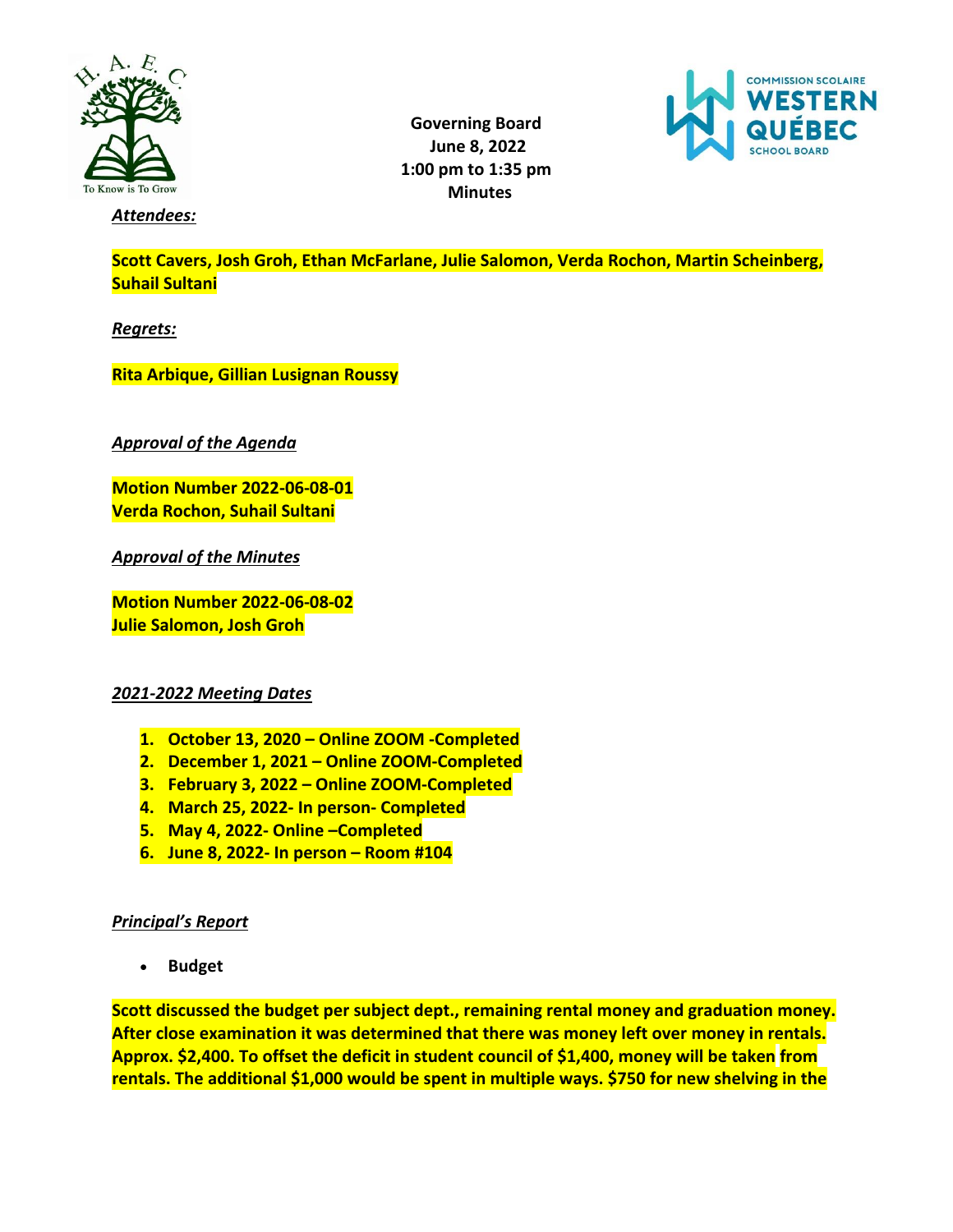**front office (new book room), \$150 for a photographer for grad, \$100 for the end of year staff outing (mini putt). All the above mention suggestions were approved.**

**Motion Number: 2022-06-08-03 Suhail Sultani, Julie Salomon**

**Rental Fees. Increase \$40 to \$45 per classroom Rental fee for the gym (Set Price) Rental fee for the student kitchen (Set Price)**

**Scott discussed rental fees for the 2022-2023 school year.** 

**He suggested that the rental fees per classroom go from \$40 to \$45, an increase of \$5 per room. Scott also mentioned charging a rental fee for the gym, which will be the equivalent to a classroom at \$45. Finally, Scott spoke about a rental fee for the student kitchen of \$45. All three suggestions were accepted unanimously.**

**Motion Number: 2022-06-08-04**

**Marty Scheinberg Julie Salomon**

**Projection of spending. Projects and allocation of funds Projected Rental income \$14,000 Conservative guess**

**Scott gave a conservative guess at the potential rental income for the 2022-2023 school year. \$14,000 would be low…up to \$18,000 if the gym is rented during the year. Items that need to be purchased include the list below. The list is only a partial list. Many items will likely need to be purchased after the renovations occurs on the second floor.**

**-Furniture – stools, shelving, coat hangers, fake plants, stand up desks -Basketball net – outside -Chromecast and wiring -Art wall frames and lighting -brackets for hallway tables X 6 -Student Computer stations X 2**

**Motion Number: 2022-06-08-05 Suhail Sultani, Marty Scheinberg**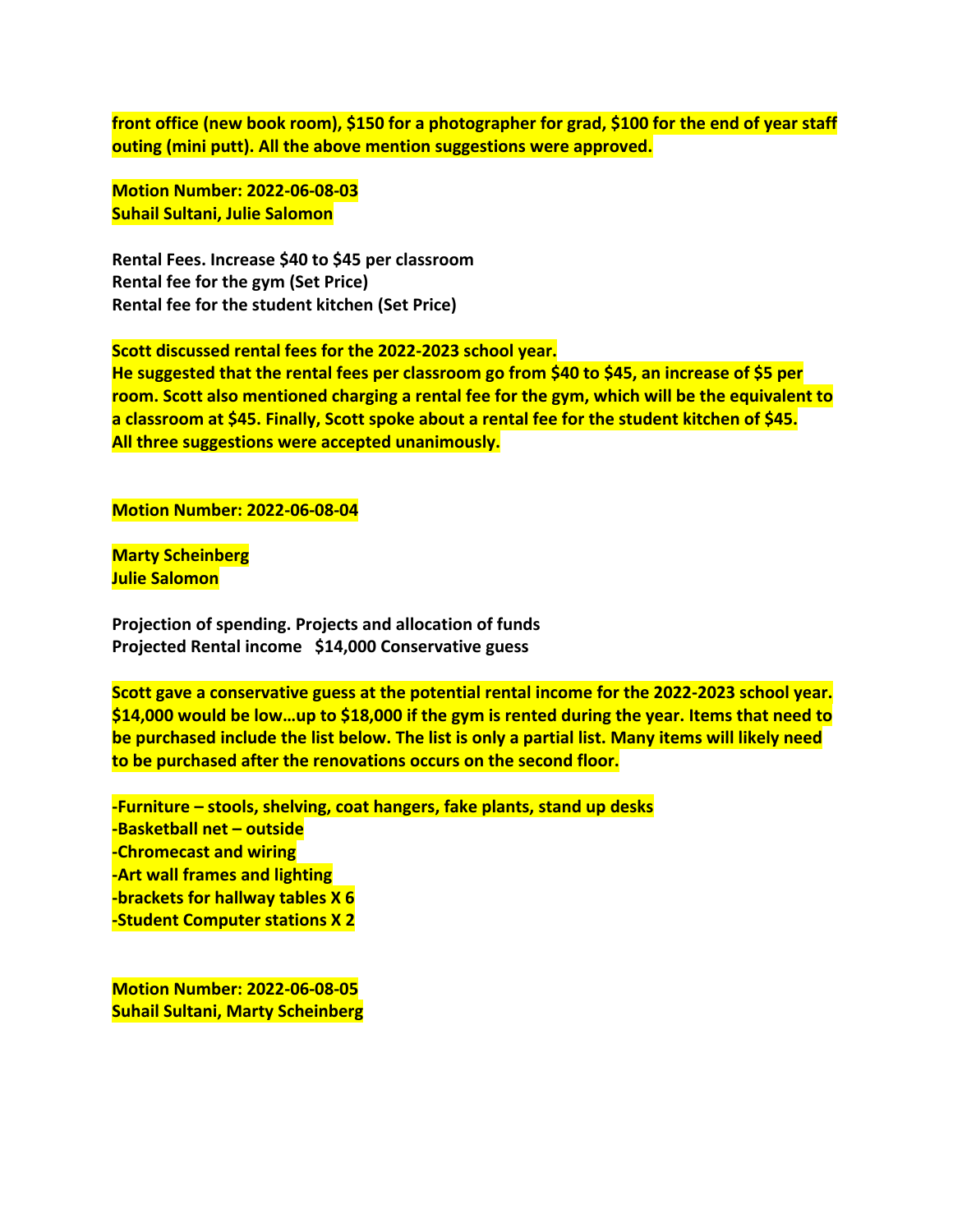**New opportunities 2022-2023**

**Next year there will be a few new opportunities at the Hull Adult Education Centre. The list below represents some of those opportunities. Scott could only give few details as it was just new information and more would be coming out.**

**Student life Coordinator Tutoring Guidance Counsellor Money for food**

**Renovations over the summer 2022**

**The end of May 2022, Scott was advised by the architect that the renovations for the science lab may not be completed in time to start school in the fall. The room may not be accessible in the fall or construction may have to occur during the school year. Ventilation hoods for gases and dust were on back order, which could delay wires, ventilation and plumbing for this space.** 

**The science and distance ed teachers have been advised (Paul Lawless and Laura Friberg). The possibility of doing science classes in the gym is a possibility. Scott will only know mid August 2022.** 

**DMJ won the tender to complete the second-floor renovations at the Hull Adult Education Centre, during summer 2022. Construction will start June 27, 2022 and is projected to finish August 29, 2022.**

**-Staff Bathroom (first floor) -All second-floor classrooms -Second floor Hallway - The science lab will be moved to room # 201**

*Teachers Report*

*N/A*

*Student report*

*N/A*

*Community Report (If any)*